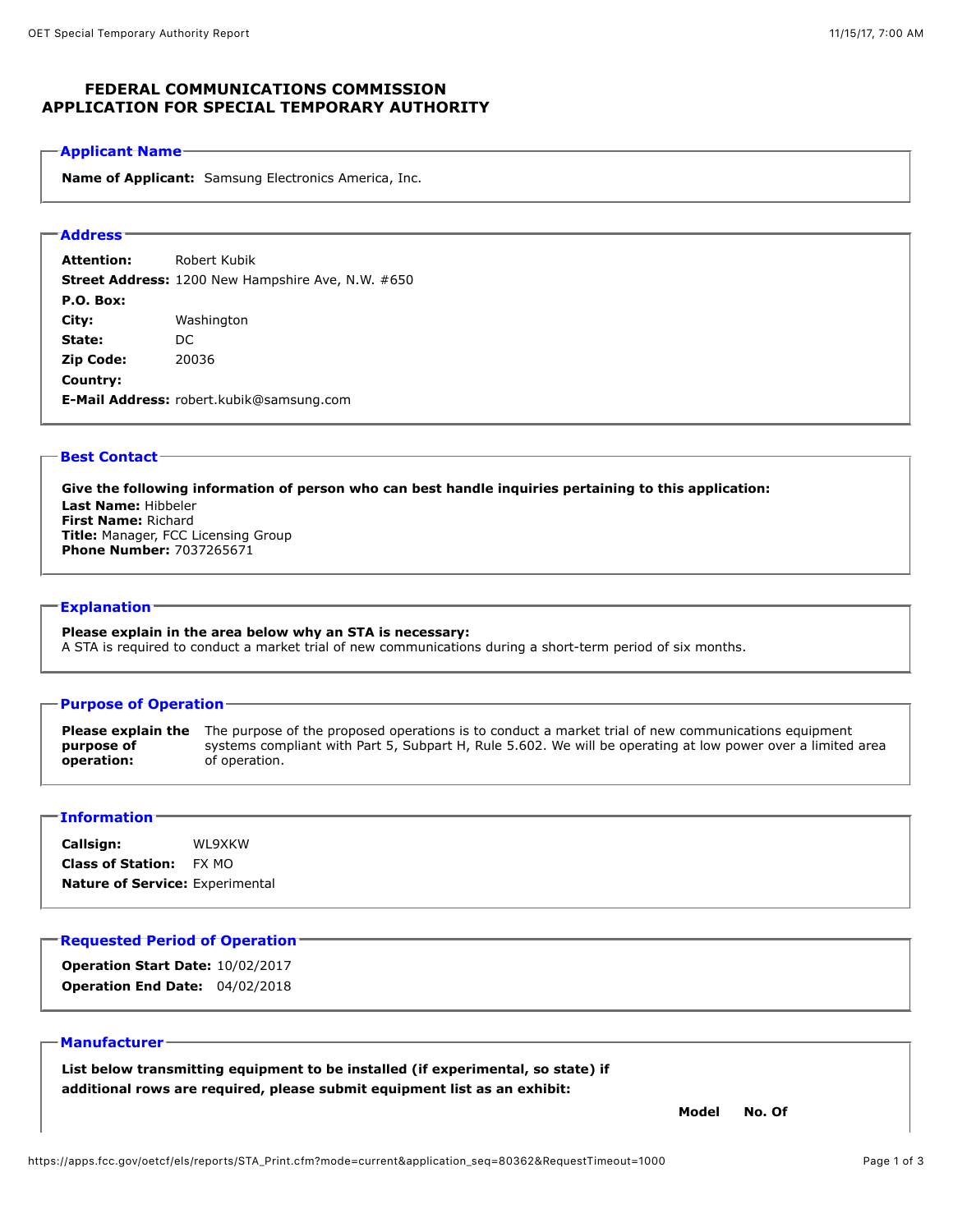| Manufacturer |           |   | <b>Number Units Experimental</b> |
|--------------|-----------|---|----------------------------------|
| Various      | <b>NA</b> | 4 | No                               |
|              |           |   |                                  |

# **Certification**

**Neither the applicant nor any other party to the application is subject to a denial of Federal benefits that includes FCC benefits pursuant to Section 5301 of the Anti-Drug Abuse Act of 1988, 21 U.S.C. Section 862, because of a conviction for possession or distribution of a controlled substance. The applicant hereby waives any claim to the use of any particular frequency or electromagnetic spectrum as against the regulatory power of the United States because of the prvious use of the same, whether by license or otherwise, and requests authorization in accordance with this application. (See Section 304 of the Communications Act of 1934, as amended.) The applicant acknowledges that all statements made in this application and attached exhibits are considered material representations, and that all the exhibits part hereof and are incorporated herein as if set out in full in this application; undersigned certifies that all statements in this application are true, complete and correct to the best of his/her knowledge and belief and are made in good faith. Applicant certifies that construction of the station would NOT be an action which is likely to have a significant environmental effect. See the Commission's Rules, 47 CFR1.1301-1.1319.**

**Signature of Applicant (Authorized person filing form):** Robert Kubik

| Title of Applicant (if any): | Director, Public Policy, Engineering & Technology |
|------------------------------|---------------------------------------------------|
| Date:                        | 2017-09-18 00:00:00.0                             |

### **Station Location**

| City                                                                                                                                                                                                                                                                                             |                                 | <b>State</b> | Latitude                       |                                                                         | Longitude     | <b>Mobile</b>                         | <b>Radius of Operation</b>           |                                    |  |  |
|--------------------------------------------------------------------------------------------------------------------------------------------------------------------------------------------------------------------------------------------------------------------------------------------------|---------------------------------|--------------|--------------------------------|-------------------------------------------------------------------------|---------------|---------------------------------------|--------------------------------------|------------------------------------|--|--|
|                                                                                                                                                                                                                                                                                                  | <b>Mountain View</b>            | California   |                                | North 37 24 9                                                           | West 122 2 51 |                                       | 5.00                                 |                                    |  |  |
| Datum: NAD 83                                                                                                                                                                                                                                                                                    |                                 |              |                                |                                                                         |               |                                       |                                      |                                    |  |  |
| Is a directional antenna (other than radar) used? Yes                                                                                                                                                                                                                                            |                                 |              |                                |                                                                         |               |                                       |                                      |                                    |  |  |
|                                                                                                                                                                                                                                                                                                  | Exhibit submitted: No           |              |                                |                                                                         |               |                                       |                                      |                                    |  |  |
| (a) Width of beam in degrees at the half-power point: 10.00                                                                                                                                                                                                                                      |                                 |              |                                |                                                                         |               |                                       |                                      |                                    |  |  |
| (b) Orientation in horizontal plane: 90.00                                                                                                                                                                                                                                                       |                                 |              |                                |                                                                         |               |                                       |                                      |                                    |  |  |
| (c) Orientation in vertical plane:<br>Will the antenna extend more than 6 meters above the ground, or if mounted on an existing building, will it extend<br>more than 6 meters above the building, or will the proposed antenna be mounted on an existing structure other than<br>a building? No |                                 |              |                                |                                                                         |               |                                       |                                      |                                    |  |  |
| (a) Overall height above ground to tip of antenna in meters:                                                                                                                                                                                                                                     |                                 |              |                                |                                                                         |               |                                       |                                      |                                    |  |  |
|                                                                                                                                                                                                                                                                                                  |                                 |              |                                | (b) Elevation of ground at antenna site above mean sea level in meters: |               |                                       |                                      |                                    |  |  |
| (c) Distance to nearest aircraft landing area in kilometers:<br>(d) List any natural formations of existing man-made structures (hills, trees, water tanks, towers, etc.) which, in the<br>opinion of the applicant, would tend to shield the antenna from aircraft:                             |                                 |              |                                |                                                                         |               |                                       |                                      |                                    |  |  |
|                                                                                                                                                                                                                                                                                                  | <b>Action Frequency</b>         |              | <b>Station</b><br><b>Class</b> | Output<br><b>Power/ERP</b>                                              | Mean<br>Peak  | <b>Frequency</b><br>Tolerance $(+/-)$ | <b>Emission</b><br><b>Designator</b> | <b>Modulating</b><br><b>Signal</b> |  |  |
| <b>New</b>                                                                                                                                                                                                                                                                                       | 27.52500000-<br>28.32500000 GHz |              | <b>FX</b>                      | 5.000000 W<br>630.950000 W                                              | P             |                                       | 800MG7W                              | <b>OPSK</b>                        |  |  |
|                                                                                                                                                                                                                                                                                                  | <b>Action Frequency</b>         |              | <b>Station</b><br><b>Class</b> | Output<br>Power/ERP                                                     | Mean<br>Peak  | <b>Frequency</b><br>Tolerance $(+/-)$ | <b>Emission</b><br><b>Designator</b> | <b>Modulating</b><br><b>Signal</b> |  |  |
| <b>New</b>                                                                                                                                                                                                                                                                                       | 27.52500000-<br>28.32500000 GHz |              | <b>MO</b>                      | 0.631000 W<br>19.950000 W                                               | P             |                                       | 800MG7W                              | <b>OPSK</b>                        |  |  |
|                                                                                                                                                                                                                                                                                                  | <b>Action Frequency</b>         |              | Station<br>Class               | Output<br>Power/ERP                                                     | Mean<br>Peak  | <b>Frequency</b><br>Tolerance $(+/-)$ | <b>Emission</b><br><b>Designator</b> | <b>Modulating</b><br><b>Signal</b> |  |  |
| New                                                                                                                                                                                                                                                                                              | 27.52500000-<br>28.32500000 GHz |              | FX                             | 5.000000 W<br>630.950000 W                                              | P             |                                       | 800MW7W                              | 16 QAM                             |  |  |
|                                                                                                                                                                                                                                                                                                  | <b>Action Frequency</b>         |              | <b>Station</b><br><b>Class</b> | Output<br>Power/ERP                                                     | Mean<br>Peak  | <b>Frequency</b><br>Tolerance $(+/-)$ | <b>Emission</b><br><b>Designator</b> | <b>Modulating</b><br><b>Signal</b> |  |  |
| New                                                                                                                                                                                                                                                                                              | 27.52500000-<br>28.32500000 GHz |              | FX                             | 5.000000 W<br>630.950000 W                                              | P             |                                       | 800MW7W                              | 64 QAM                             |  |  |
|                                                                                                                                                                                                                                                                                                  | <b>Action Frequency</b>         |              | <b>Station</b><br><b>Class</b> | Output<br><b>Power/ERP</b>                                              | Mean<br>Peak  | <b>Frequency</b><br>Tolerance $(+/-)$ | <b>Emission</b><br><b>Designator</b> | <b>Modulating</b><br><b>Signal</b> |  |  |

https://apps.fcc.gov/oetcf/els/reports/STA\_Print.cfm?mode=current&application\_seq=80362&RequestTimeout=1000 Page 2 of 3